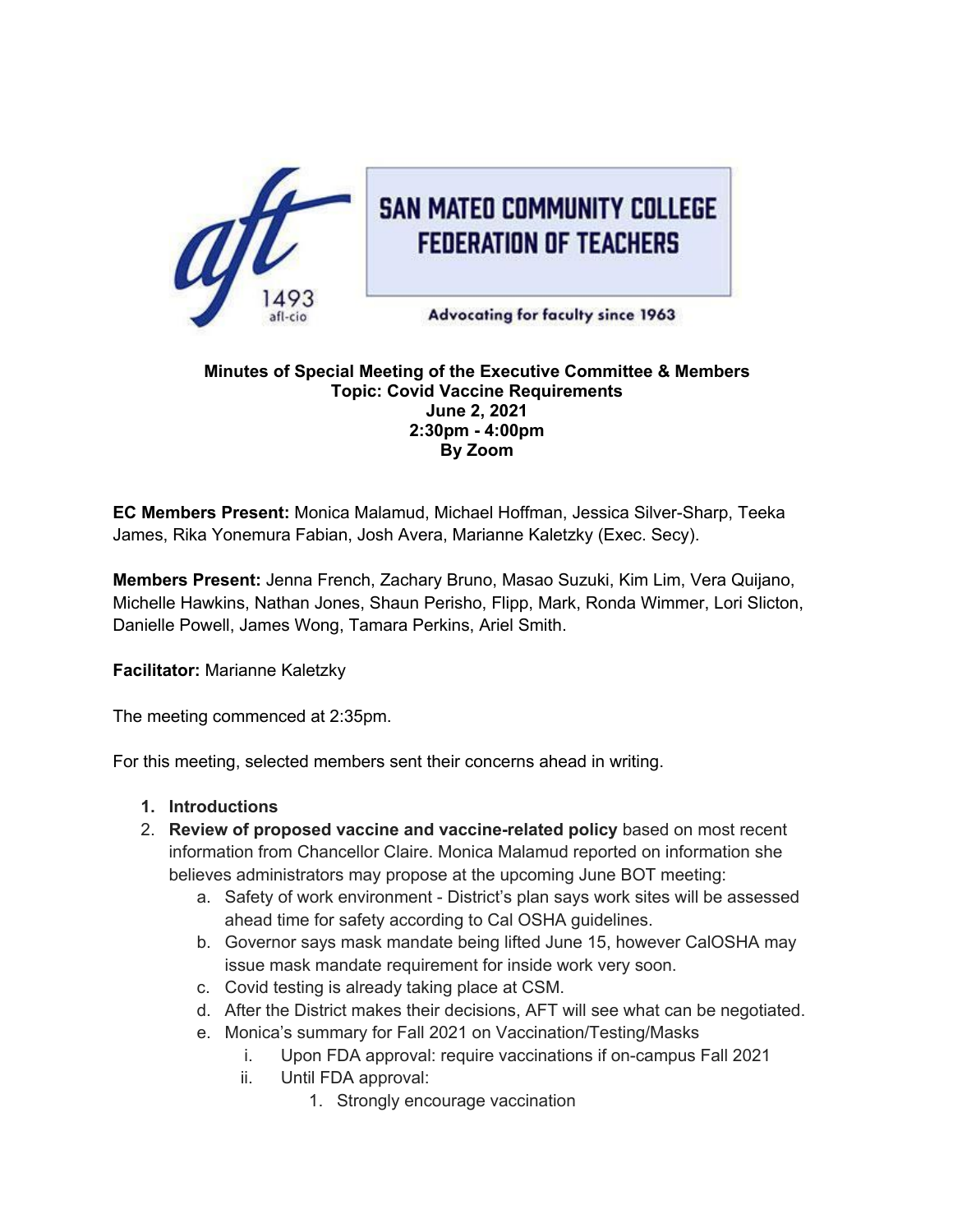- 2. If not vaccinated:
	- a. Strongly encourage testing every 2 weeks
	- b. Masks encouraged
- f. Vaccines cannot be required until FDA gives full approval.
- g. The administration is trying to reconcile all they have heard: no courses already scheduled will be converted to in person; the administration will add in person sections. They are prepared to run very low enrollment sections (in person) even into the single digits.
- 3. **Members posed questions and concerns**. Members were advised to contact Monica or Marianne directly if their questions in the chat were not answered:

**Q:** What do we understand about the District's process for verifying vaccinations or how exemptions will be claimed? **A:** We don't have details regarding the implementation of either yet. According to federal law, an employer *can* request information about vaccination status from employees and treat employees differently based on that, such as by requiring masks for unvaccinated employees. The District will allow exemptions allowed by state/fed guidelines but *not a personal belief exemption.*

**Q:** Do we have any more information re. counselors? Counselors are being asked to return face to face in October and need improved ventilation. Deans have not provided sufficient information about physical spaces. **A:** No, but the current recovery plan says schedules will be flexible, there will be accommodations: medical, personal or family health. Chancellor Claire relayed he is sensitive to the counselor's concerns. The District says they'll follow Cal Osha ventilation requirements.

**Q:** What if a Dean tells a faculty member they must teach in person? **A:** If anyone tells a faculty member who was planning to teach online that they must teach in person, the faculty member should report this information to AFT right away. Chancellor Claire has said the District will try to add more in person classes, but faculty will not be forced to teach on campus.

**Q:** How would we police a sports game? Leave public out? Government shouldn't dictate what we do with our bodies. District should not issue blanket statements. See consumerlab.com to see adverse effects people are suffering from. **A:** Unknown at this time.

**Q:** Our libraries are open to the public. How will the District ensure that those who come to the libraries are vaccinated? **A:** Unknown at this time.

**Q:** Can college get rid of a program because the enrollment numbers are not there? **A:** It has happened before.

#### **4. Members provided feedback on vaccine mandates:**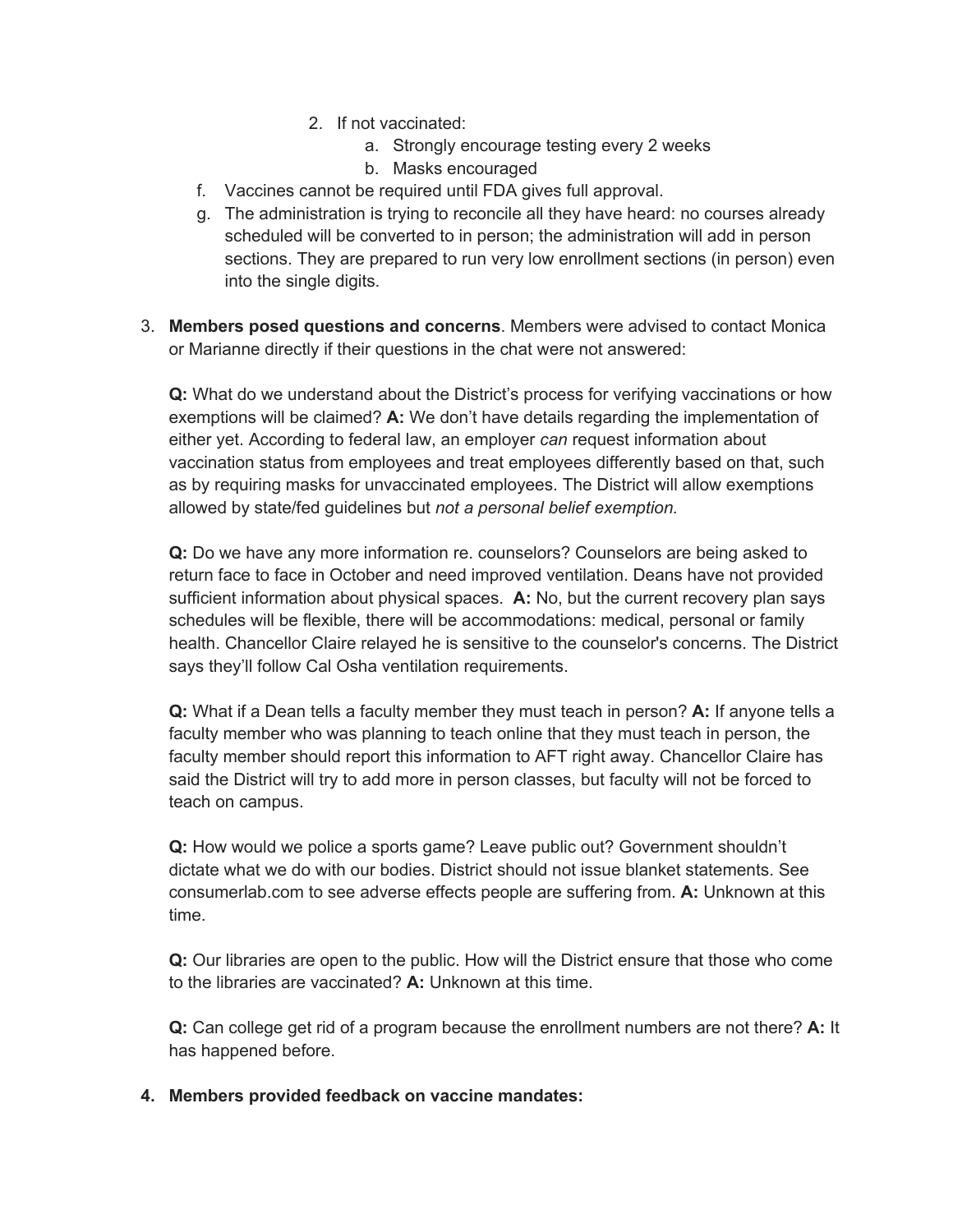- I don't agree with the District **mandating** something related to my health. They don't currently collect health information from us - "my body, my choice." Someone not vaccinated doesn't cause health risk to someone who is.
- There's historical precedent for medical apartheid, historical abuses of medical system it's a social issue. District should not create/mandate a two-tiered system (vac/non-vac) that will further marginalize students and employees.
- Covid infection levels are rising in California. I'm concerned about the vaccination status of students, risk from them, how their vaccinations will be verified, and poor ventilation. Deans are asking for Spring schedules now. I need Fall to prepare for anything face to face.
- Anti-mandate for students & faculty body sovereignty. Don't require people to show their vaccination cards. Will AFT please represent this position?
- AFT should consider pushing for a three-tier pedagogical system: in person, online and hybrid. Why are we pushing for people to go back? The union must advocate for everyone. Faculty cannot be penalized for speaking our minds. The District must be equitable and provide the same rights for everyone, including admins.
- I have been teaching on campus for a year, since June 15. Students are talking about falsifying their vaccination. As teachers we definitely don't know who we're in the room with.
- We won't get far as a union by either condoning or not condoning the District's plan; the union's power will be in crafting a tight MOU that covers all of these topics. We'll see part-time seniority become an issue.
- For those of us who can't teach face to face, we'll be marginalized when our classes don't fill. We don't know which options students will choose. Union contract needs language requiring Deans to take a series of steps *before* hiring new faculty. We want the Chancellor's confirmation that he'll allow classes to run in single digits. Summer classes have been canceled prematurely.
- There are people who can't be vaccinated for health reasons or for whom vaccines will not be effective - it's life or death (ie. lupus). It's not just a privacy issue; we owe it to older faculty and immuno-compromised that they have somewhere that's safe to go. A small amount of verification is a fair trade-off for people who have no choice about vaccinations. It seems that the majority of faculty are pro-vaccination, however we must also represent the minority. Union works best when we are united behind things we agree 100% on. Seems like union shouldn't argue for exemption - it would only be corrosive to union to try to come up with one solution. I really liked X's idea about granting additional flexibility for faculty and students to teach/learn online. It seems like the only idea I've heard that could serve both camps. Whether you're medically vulnerable or uncomfortable with a mandate, that flexibility would serve you equally.
- Faculty member was advised by their Dean that must will come to campus if asked. Has questions about long term health impacts, not yet answered. If BOT makes any mandates (testing, papers, masking etc.), who will be trained, available and responsible to enforce them? A lot of concern among students about meeting in a small space, they are not quite there.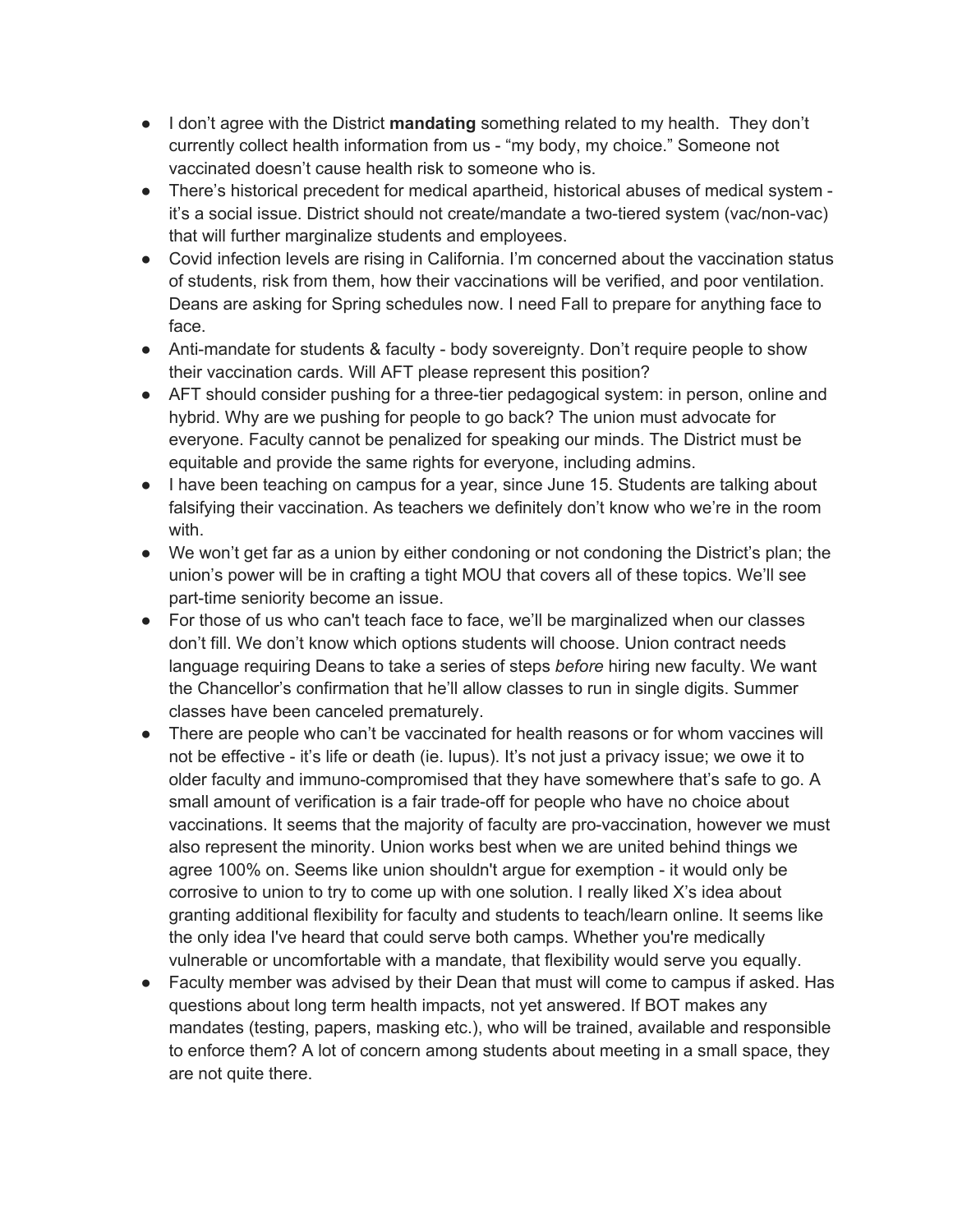- Vaccines should be strongly encouraged but not mandated. Claim exemption (health/religious/personal reasons). Offer hybrid/online for those exempt or choose not to do F2F.
- The Chancellor, in what seemed like an end run around working remotely, said he will add F2F sections. However, my small program cannot absorb additional sections. Enrollment will be spread too thin for a robust program. How will faculty and programs be protected from this move?
- My division faculty are very concerned about their work environment. Health & Safety Committees heard we'd be forced to work during bad air/fire days - they've done nothing to improve the health of our environment. And retaliation against faculty is common. They say "signs" are enforcement. What have other unions done? We can protect peoples' rights, we all deserve a safe space.
- What sense does it make to force an experimental drug technology? Where is the logic?
- The May 12 enforcement plan was simply to refer the student to the VPSS [for not wearing mask].
- The virus is not done now. Plans we make now might need to be redone. Concerned that with family member at risk could exempt you from coming on campus.
- Many students who'd be willing to take courses on campus will still want to social distance. Others may not agree. Who will be responsible and trained to enforce one way or the other? Campus police are in short supply especially during some class hours and faculty are not trained in procedures or law…
- When our contract is renegotiated, we can't be held to come to campus when everything starts changing. Whether or not you are vaccinated, it's still being spread. The actual protein after inoculation gets spread/shed - makes it difficult to stop it. Choice to come back to campus should continue until more is known. They say "open the doors" for ventilation for teaching massage therapy in her lab, however some classes have no windows.
- **5. Assuming the Board approves this proposal, how should we as a union respond?** If approved, what proposals should our union bring to the bargaining table on the many issues related to vaccination--not just requirements and exemptions, but their plan for employees and students who do end up being exempted, whatever the reason. What are our priorities?
	- a. Chapter rep.: From my conversations I'm hearing 2-main things: 1) Allowing faculty to teach fully online or in your preferred modality at least through the Spring 2022 and, 2) Ensuring those who claim exemptions and want to access the campus to not be singled out or treated differently.
	- b. Member: Caring for family members needs to stay in MOU. Monica: That's part of California's covid leave.
	- c. Fall MOU: AFT must request MOU that's inclusive of everyone.

## **6. Actions.**

a. AFT conducted a vaccination survey with the primary aim of determining whether members who wanted to be vaccinated could use help accessing appointments.